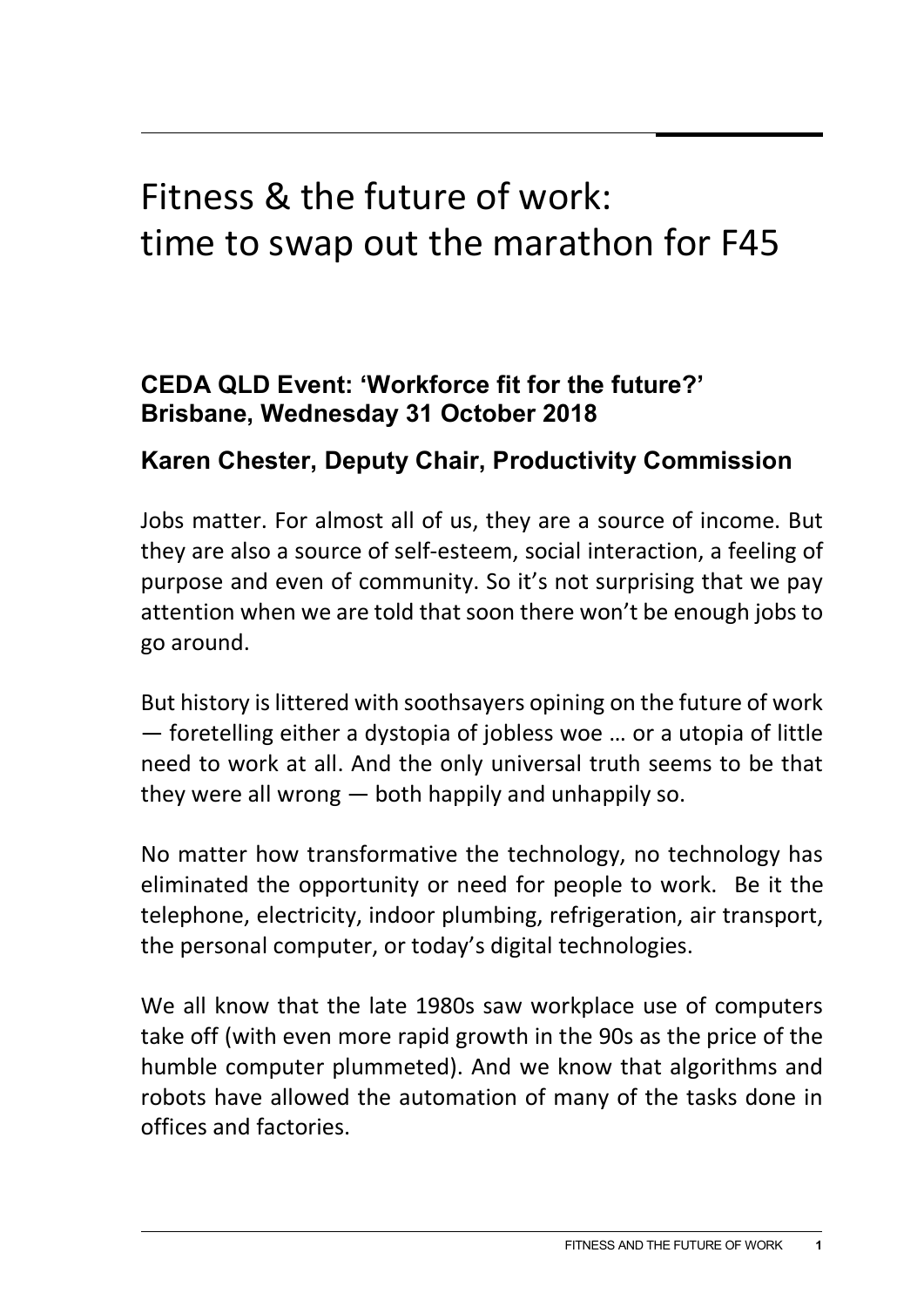But if this technology was making existing jobs redundant without new ones being created — we would expect to see a persistent upward trend in the unemployment rate. And we don't. Indeed the amount of work available to Australians on a per capita basis has actually increased in recent decades. With average hours worked per person about 14% higher now than in the early 80s.

 For the narrative about robots taking all the jobs is distracting us from the main event. Because the nature of work has changed. And with it the need for workers to approach their fitness for future work in a different way. More akin to F45 classes throughout their working lives. No longer training once in early adulthood for the marathon — of one job in a working life.

 Over the last 100 years, technology has transformed the type of work that is done. And in doing so has mostly been the loyal friend of the worker, rather than the foe. Because the jobs that have disappeared have often been unpleasant, physically tiring, downright dangerous or just tedious (think toll booth operator). While the new jobs that have been created are more likely to be creative or caring (think designers and advertisers, nurses and child carers). Since the 1980s, there has been a fall in the proportion of jobs that are routine (from 50% to 37%); while non-routine jobs have increased (from 42% to 53%).

 Who is doing the work has also changed. Since the 1980s the workforce participation rate for females has increased a lot (by some 15 percentage points to now be just over 60%). The participation rate for female 25–34 year olds is now approaching that for males of the same age. And with marriage and even children placing much less of a brake on the economic participation of women. These changes are both a good thing for the economy and for women.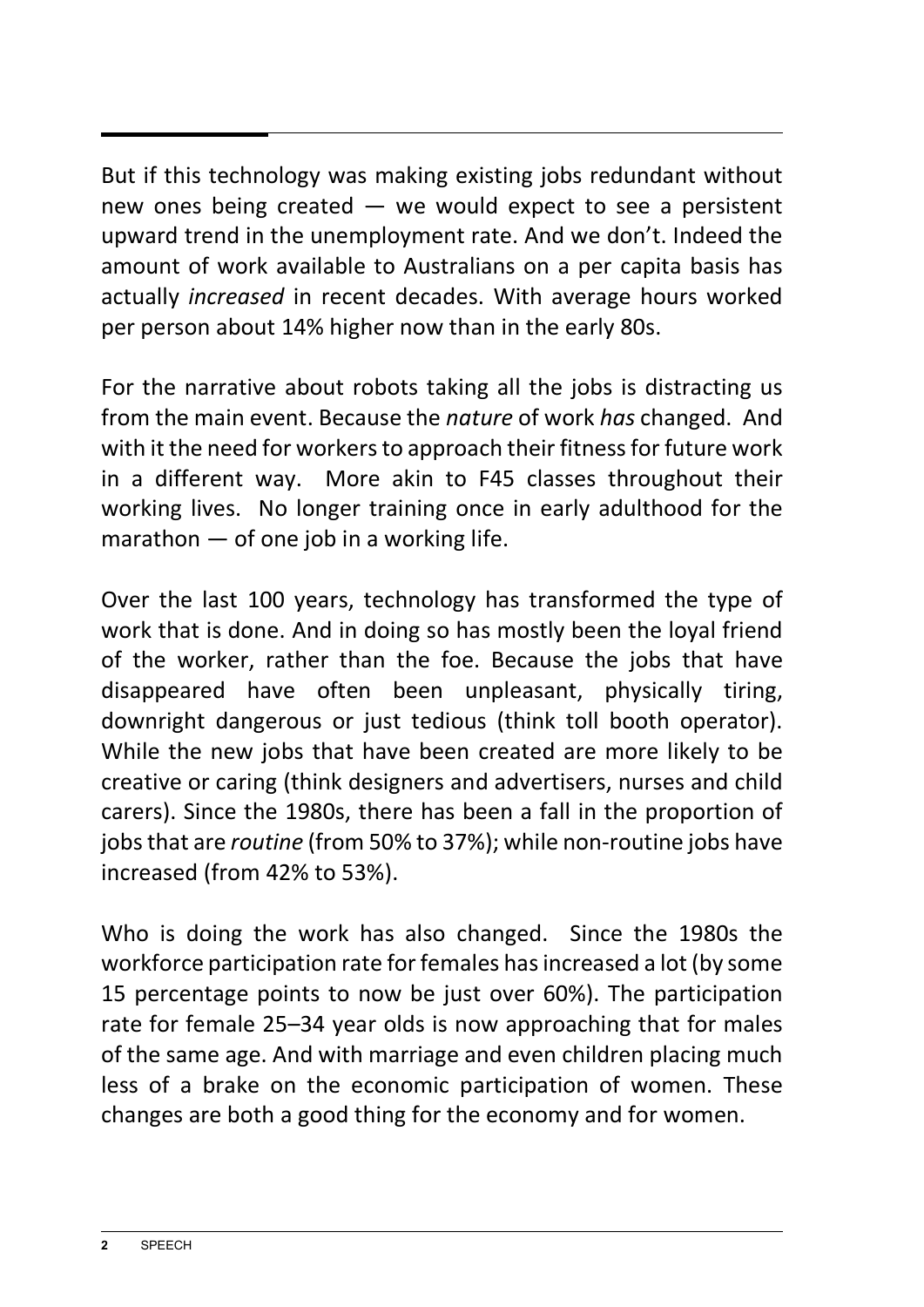At the same time, there has also been an increase in the prevalence of part-time jobs — by some 25 percentage points since the late 1960s, to now account for nearly one-third of total employment (around 35%) in Australia. And more workers today have multiple jobs (now around 7% of workers).

 But despite what some have suggested, there is no evidence that more workers are being forced to work in short duration jobs. Indeed the opposite has happened. The proportion of workers in very long duration jobs (more than 10 years) has increased from just under 20 per cent in 1982 to around 27 per cent in 2016. Which is perhaps unsurprising when you also take into account the participation rate of older Australians (65+ in age) has risen steeply – having nearly doubled in the past 30 years to now represent 12% of our workforce. Also a good thing with our ageing population.

 But perhaps of much greater significance, when workers do change jobs today more are changing occupations (some 40%) and industries (over 50%). And it was this modern day workforce reality that informed much of our thinking on what is needed from our tertiary education system (which I'll return to later).

 And it also informed our thinking in proposing policy changes in our current superannuation Inquiry – to make sure that people moving between jobs don't leave behind an expensive trail of unintended multiple accounts. Where because of this new workforce reality some 10 million (or 1 in 3) of all superannuation member accounts today are unintended multiples. Unnecessarily eroding superannuation balances by some \$2.6 billion each and every year.

 For today we are no longer in a world of one job for a working lifetime. Nor a world of one occupation for a working lifetime. Nor a world of one industry sector for a working lifetime.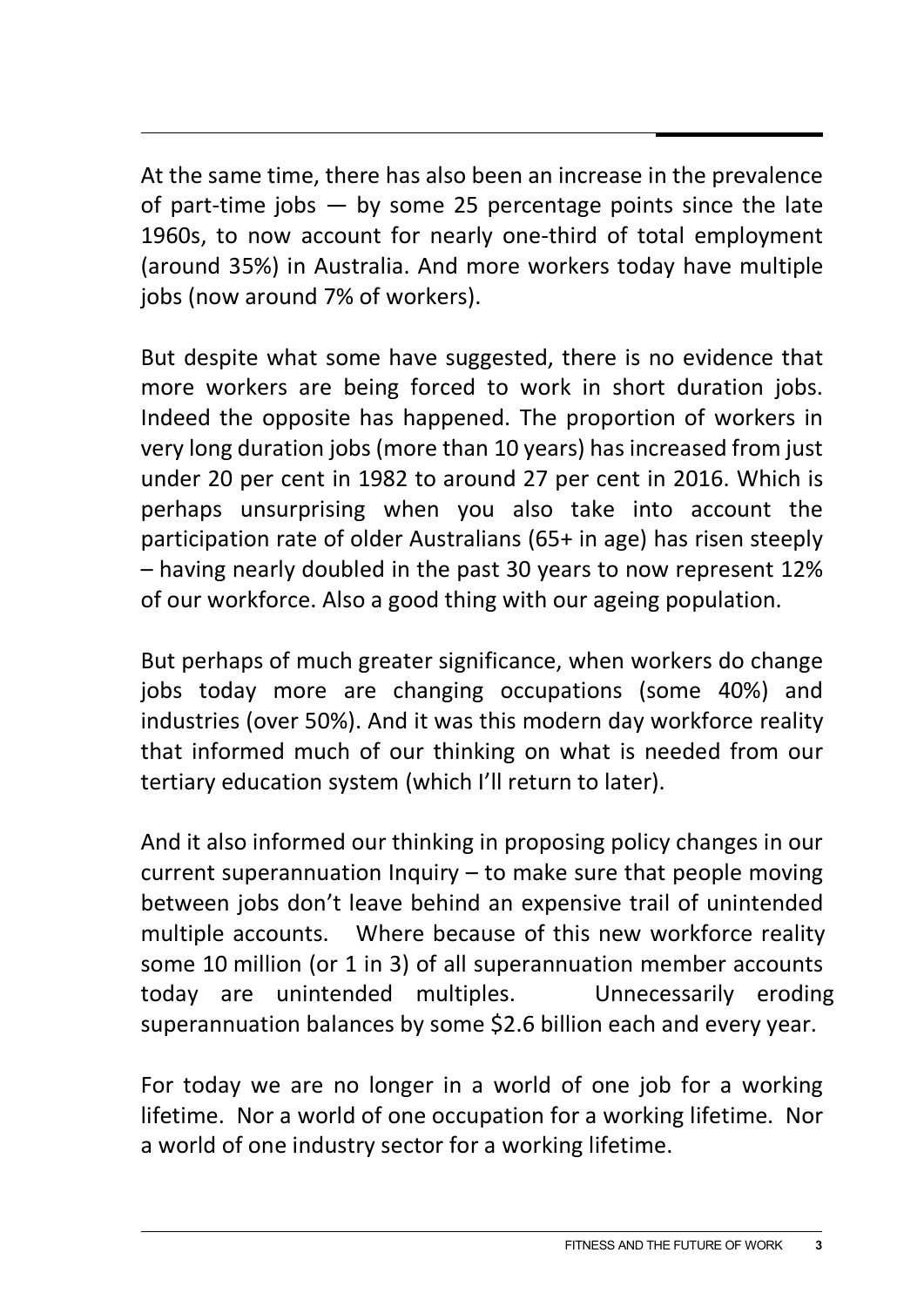The only certain thing is it's going to be a longer working lifetime. generations. exponentially increased from 13 years for a 15 year old born in the early 1900s to 33 years for today's 15 year old. This is thanks to longevity, which has allowed both more time in work, and a lot more Average years in the workforce has inexorably risen over successive But years spent out of the workforce have time in retirement. Which is a good thing.

 Another myth in need of busting is that the workforce is becoming increasingly casualised. In fact, the percentage of casual workers has not changed significantly since 2001. It's actually fallen a few around 18 per cent in 2014. And when people move out of casual jobs around 30% move to a non-casual job in any given year. And measures of satisfaction for casual workers are higher for total pay and job flexibility and lower for job security and hours worked. percentage points from 20 per cent of employed persons in 2001 to

 And the 'gig' economy whilst still in its infancy – has not translated yet to any increase in the percentage of independent contractors.

 But still, the policy and legal ground is shifting, sometimes in unexpected directions. The gig economy has intensified the debate about the distinction between an employee (with all of her regulated rights) and a contractor (whose rights are limited). In Australia, the Fair Work Commission has recently determined that Uber drivers are contractors, not employees. But it is premature to assume that this has settled the vexed legal issue of where on the boundary of employment types, gig economy workers in general will appear. Legal cases in the UK that apply the same common law principles as in Australia are finding increasingly that people can't be assumed to be contractors by virtue of employment via a flexible digital platform.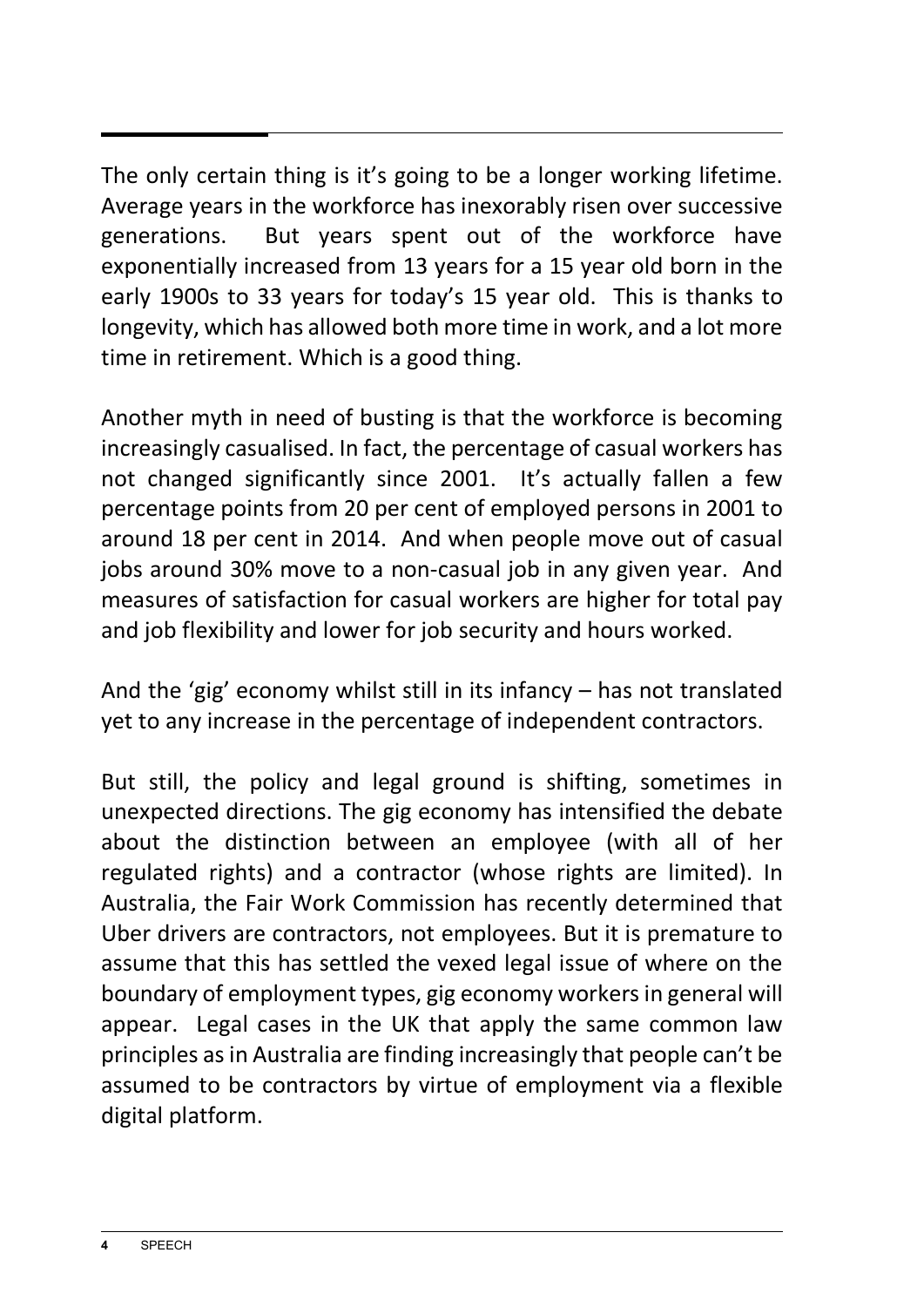In the same vein, the recent WorkPac v Skene decision suggests that the heart of determining whether someone is a casual employee is not how a job is labelled, but how it is organised (which I'm sure the panel discussion will touch on).

The 'spirit level' challenge for Government is to respond to these shifts in a way that on one hand ensures protections for workers while on the other hand not doing so at the expense of opportunities for flexible forms of employment needed by both workers and business. And here it's especially critical to think of Australians who are trying to cling to economic participation – in some way shape or form. For casual employment is an important entry point to paid work. We know that for people moving into work today that had been unemployed or out of the workforce 12 months ago, almost half had taken casual jobs. For economic participation remains the keys to the kingdom of economic mobility. And thus the policy failsafe for delivering economic growth with equity.

 So how have these workforce changes translated through to households across the distribution? How have the benefits of our unrivalled 27 year run of economic growth been shared? And how do the hard numbers fit with CEDA's recent finding that 44 per cent of people feel they have not personally benefitted from Australia's unicorn period of economic growth?

Our recent self-initiated report  $-$  Rising Inequality?  $-$  sought to inform a debate well underway, with a comprehensive analysis of income, consumption and wealth inequality in Australia. It's not a simple story – ill-suited to a single grab or selective citation. Although inevitably some people did so. But where a more subtle reading, three key take-outs emerge.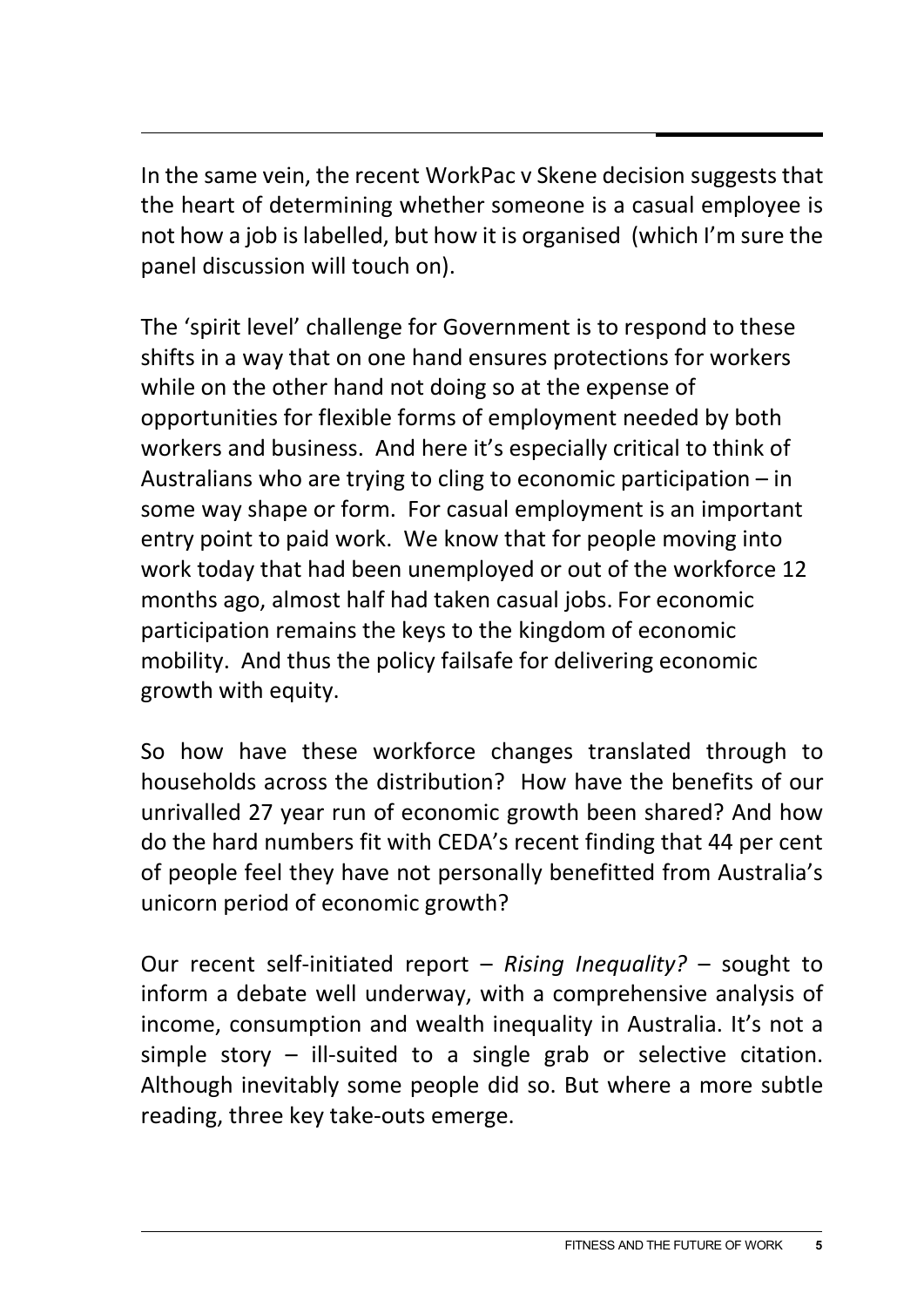The first is that income inequality has only modestly increased in Australia, with the benefits of our 27 year run of growth being pretty well shared. And here it's clear that perceptions do not match reality. For over the last three decades, Australia has seen strong income growth across the distribution. In contrast, US income growth has been miserly, except at the very top.

 All of this is not to say that in Australia over the last three decades, income growth has been strong for all groups at all times. And more recently (since the GFC), income and wages growth has been generally low, and especially so for young people. And it appears that many Australians are conflating this recent low income growth with widening income inequality.

 The second key take out is the role of equalising forces. First and foremost, our progressive tax and transfer system plays an awesome equalising force. But we also found another important equalising force in the form of economic (life course) mobility. And we were surprised by the extent to which most Australians move up and down the income distribution throughout their lives. But it's important here to emphasise the word most. For mobility falls away at both the top and bottom of our distribution.

 And this brings us to the third key take-out from the inequality report. That in Australia, there is a bedrock of entrenched disadvantage. And it is here that the real, not perceived, inequality problem resides. And in plain sight.

 Some 2 million Australians remain in relative income poverty despite our 27 year run of economic growth. But not the same 2 million Australians through that period. And this is a critical distinction. Importantly, for most of those 2 million Australians, their poverty spell is short lived. But for some within this group, mobility remains out of reach – those 600,000 Australians who have been in relative income poverty for at least the last 5 years. This the bedrock of entrenched disadvantage – the inequality that matters most.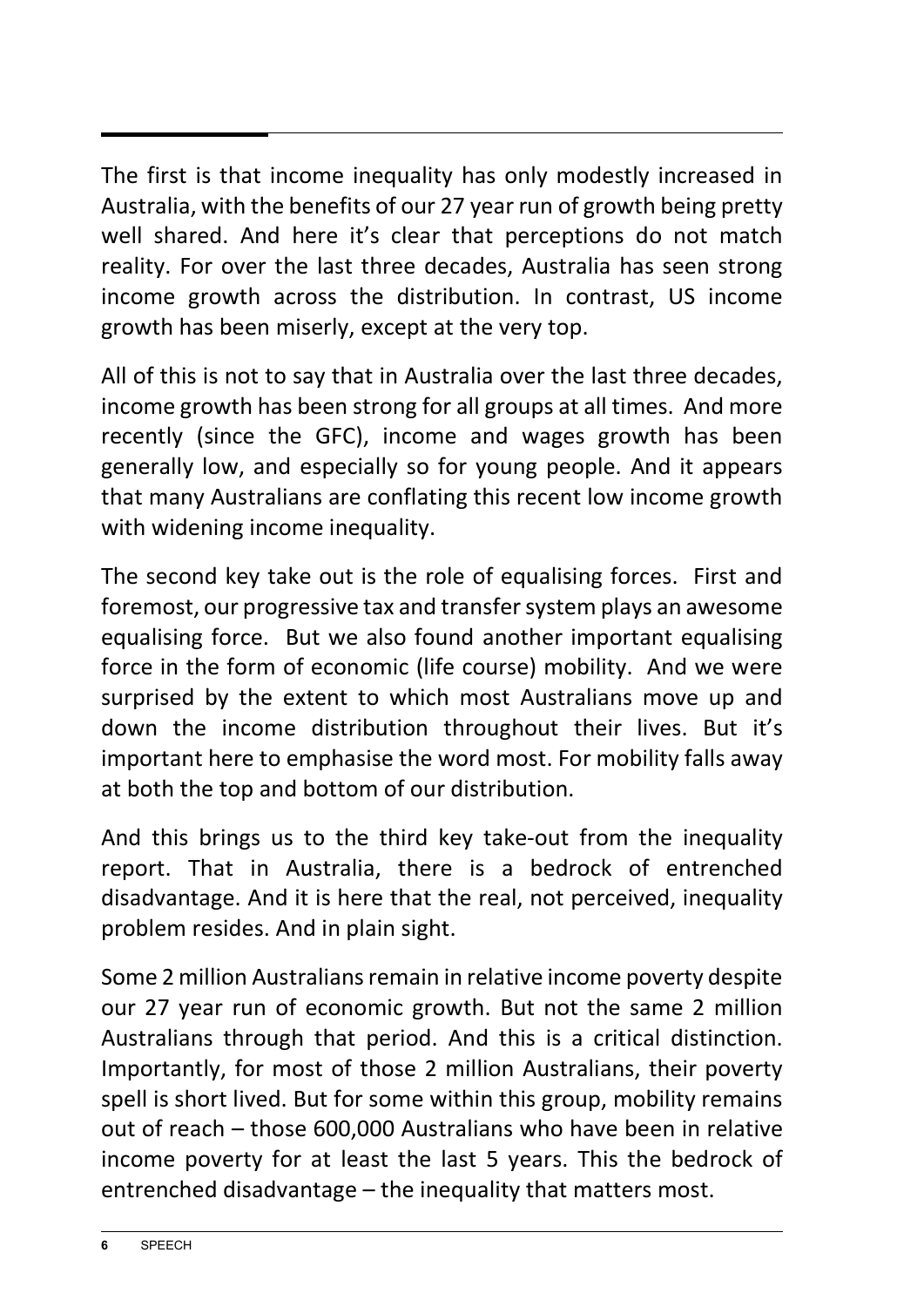So what does all this mean for public policy? How do we continue to generate economic growth with benefits widely shared? And what is missing in our public policy play list that means we have an immovable bedrock of entrenched disadvantage, not sharing in the benefits of our 27 years of unrivalled economic growth?

 Turning to our cohort of 600,000 for whom we need to better understand the underlying drivers – think mental health, Indigeneity, chronic disease, intergenerational stories of poor economic participation for parents and poor educational outcomes for their children.

children.<br>Clearly the policy interventions needed for this bedrock of entrenched disadvantage go beyond our current policy playlist. Even alongside economic growth. A bedrock patently in need of 'handmade' policies. And a comprehensive deep dive needed to inform the shape and form of these 'handmade' policies to chisel down this bedrock.

 Now, returning to the other question posed – how do we continue to generate the type of economic growth that over the last three decades has made most Australians better off?

 This was a question the Commission sought to ask and answer last year in our inaugural 5 yearly productivity review - Shifting the Dial. A policy roadmap for Australian Governments on what is needed to deliver on growth with equity. And here we intuitively focused on economic participation.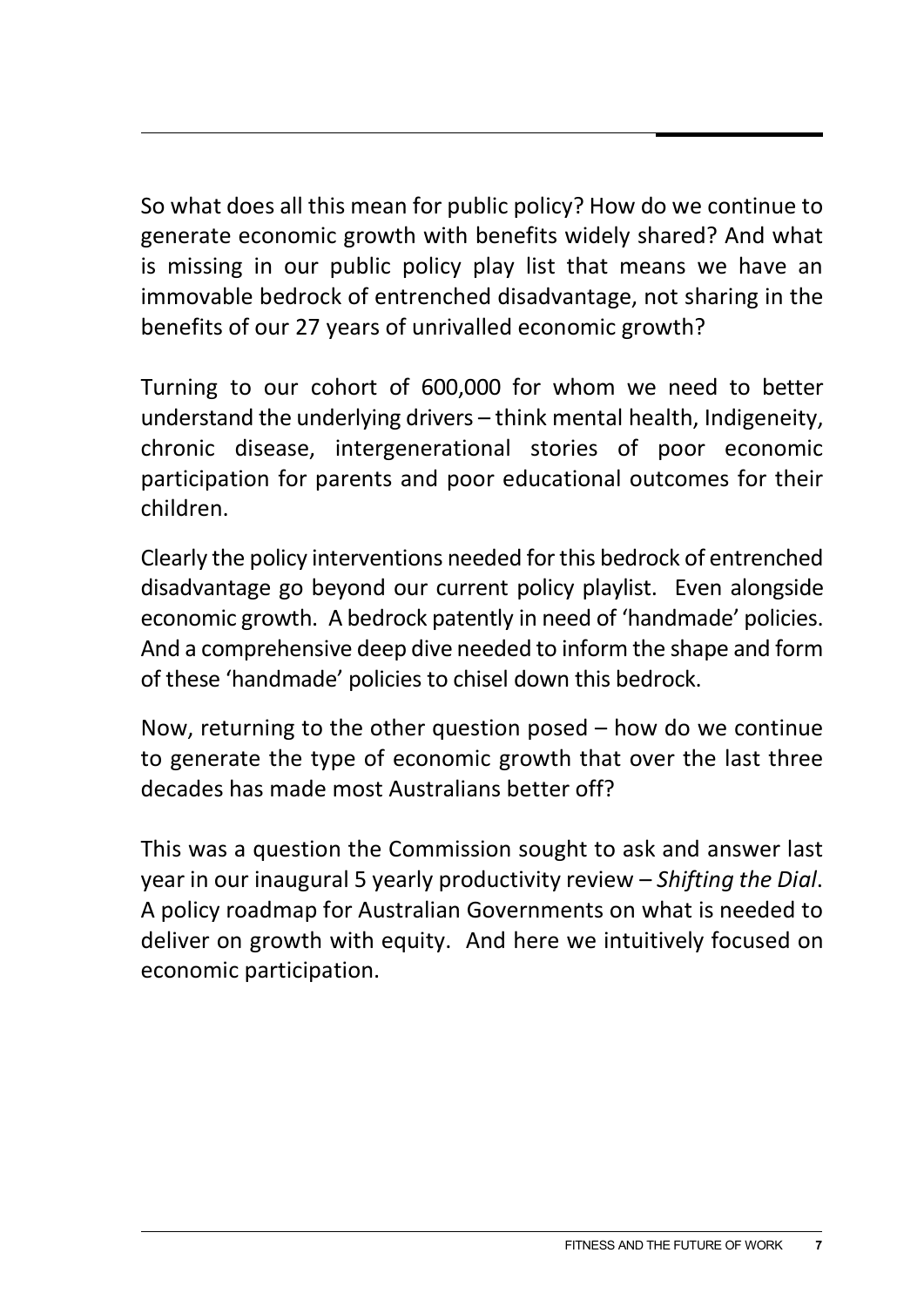So one of the 5 big questions we asked – is our education, skills and training system fit for purpose for the workers of today and tomorrow? In a world that has moved on from the old model of getting trained at an early age for the marathon – of a job for life. To a world where workers need regular F45 classes. Today's world where workers need life-long learning and skill acquisition, to keep up with changing workforce demands, and equip them as they move between both occupations and industries.

In Shifting the Dial we identified three fundamental fractures in our current education and training system.

 First, deteriorating results in subjects that matter for future work. Think maths and reading – the twin cognitive enablers at school.

 Second, the VET system is a mess, struggling to deliver relevant competency based qualifications. Employers today are more satisfied with non-accredited training courses (90 per cent) than VET (76 per cent).

 Third, universities need to improve student employment outcomes – delivering qualifications relevant to labour market needs. For as many as 26 per cent of students today are not completing their undergraduate studies in less than 9 years. And undergraduate underemployment has more than doubled in the last decade to now reach just over 20 per cent.

 Currently, the tertiary education system is set up against becoming a chef at age 40 or a dementia care worker at age 50. Retraining is inconvenient and expensive. And the approach of education institutions remains outdated and outmoded. Still emphasising a one career for life approach. Which is no longer the modern day reality for most workers from the metrics cited earlier.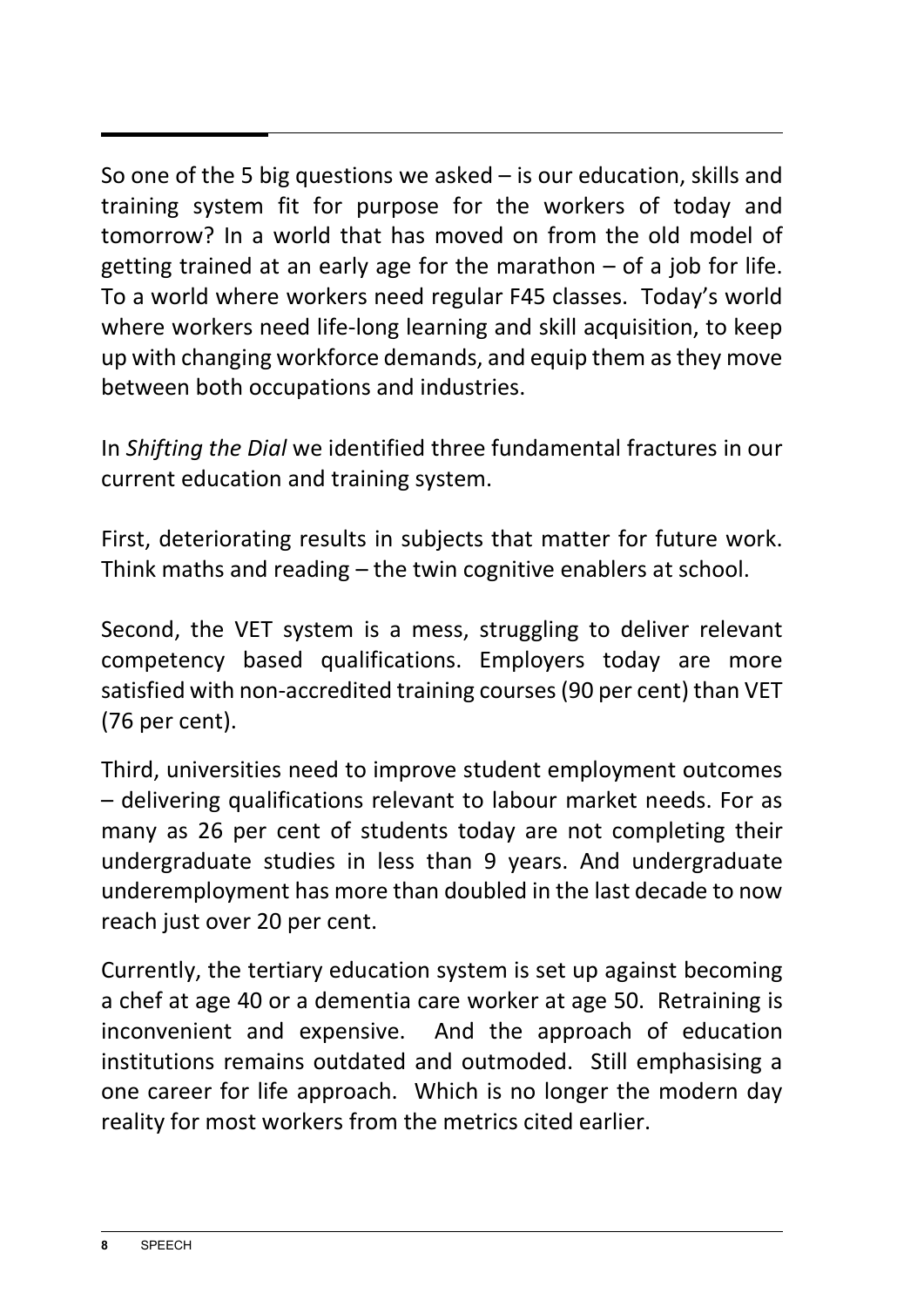deal with future labour market changes in an efficient and equitable way. So we proposed some changes. I'll just note a couple here. Taken collectively, this unfortunate troika erodes our capacity to

For schools – eliminating teaching "out of field" in secondary schools.

 For work skills – government to develop two things. First tools for proficiency based assessment for skills, rather than simply competency based assessment (whether they can perform it at all). And second, a framework to facilitate independent accreditation of skills obtained agnostic of learning method.

 And for universities – aligning their financial incentives more closely with student outcomes, to give universities some 'skin in the game', and encourage them to tailor the education they provide to workforce needs.

workforce needs.<br>And here we've recently self-initiated another project – examining the education and employment outcomes for the substantial cohort of "additional" university students. The additional being the product of a world of uncapped demand. And whether in that uncapped world universities (with little 'skin in the game') have delivered for those students. Especially the student for whom the better path to employment may not reside in expensive sandstone learning.

 A final piece of the 'lifelong learning' policy puzzle came rather unexpectedly out of the Commission's Inquiry in 2016 on Intellectual Property Arrangements. Where we found that Australia's copyright rules are too prescriptive, and do not readily accommodate new legitimate uses of copyright material in education. Now more than ever workers need flexible access to ongoing learning. Think of the transitioning worker in regional Australia. Yet Australia's current system of copyright usage heavily constrain Universities, TAFEs and schools from offering MOOCs.